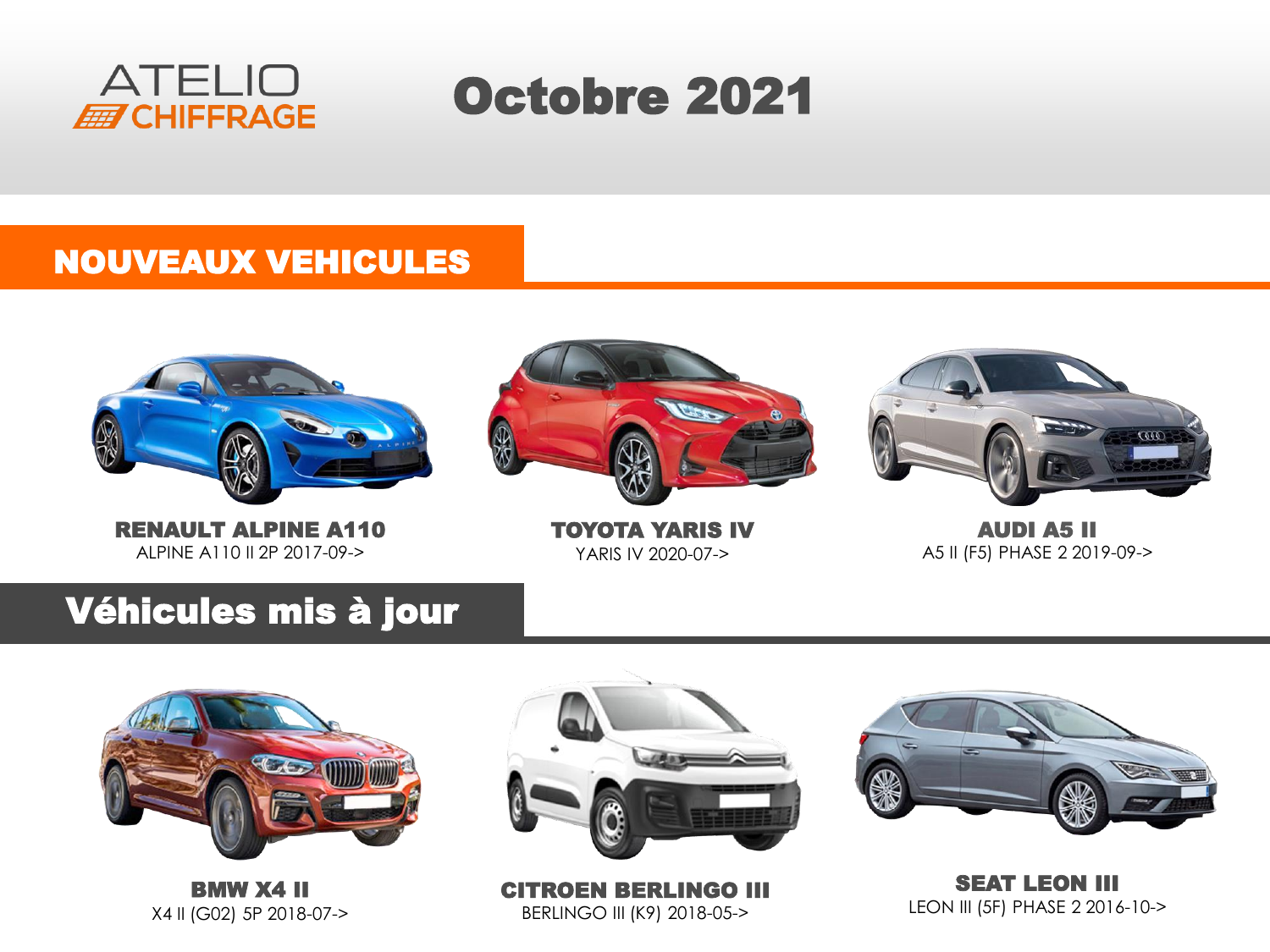

### Nouveaux véhicules

#### Niveau Complet

| <b>MARQUE</b> | <b>MODELE</b>                                                                        | <b>MARQUE</b>   | <b>MODELE</b>                                                                         |
|---------------|--------------------------------------------------------------------------------------|-----------------|---------------------------------------------------------------------------------------|
| <b>AUDI</b>   | A5 II CABRIOLET (F5) PHASE 2 2P 2019-09->                                            | <b>FIAT</b>     | DUCATO III MAXI XL FOURGON PHASE 1 4P -40-<br>LONG (4035mm) SURELEVE 2006-06->2015-06 |
| <b>AUDI</b>   | A5 II COUPE (F5) PHASE 2 2P 2019-09->                                                | <b>FIAT</b>     | DUCATO III MAXI XL FOURGON PHASE 1 5P -35-<br>LONG (4035mm) SURELEVE 2006-06->2015-06 |
| <b>AUDI</b>   | A5 II SPORTBACK (F5) PHASE 2 5P 2019-09->                                            | <b>FIAT</b>     | DUCATO III MAXI XL FOURGON PHASE 1 5P -40-<br>LONG (4035mm) SURELEVE 2006-06->2015-06 |
| <b>FIAT</b>   | DUCATO III COMBI PHASE 1 4P -35- LONG (4035mm)<br>2006-06->2015-06                   | <b>FIAT</b>     | <b>DUCATO III PANORAMA PHASE 1 5P -33- MOYEN</b><br>(3450mm) 2006-06->2015-06         |
| <b>FIAT</b>   | DUCATO III COMBI PHASE 1 5P -35- LONG (4035mm)<br>2006-06->2015-06                   | <b>FIAT</b>     | DUCATO III XL CHASSIS CABINE PHASE 1 2P LONG<br>(4035mm) 2006-06->2015-06             |
| <b>FIAT</b>   | DUCATO III FOURGON PHASE 1 4P -30- COURT<br>(3000mm) SURELEVE 2006-06->2015-06       | <b>FIAT</b>     | DUCATO III XL CHASSIS DOUBLE CABINE PHASE 1 4P<br>LONG (4035mm) 2006-06->2015-06      |
| <b>FIAT</b>   | DUCATO III FOURGON PHASE 1 4P -33- COURT<br>(3000mm) SURELEVE 2006-06->2015-06       | <b>MERCEDES</b> | CLASSE EQA 5P 2021-02->                                                               |
| <b>FIAT</b>   | <b>DUCATO III FOURGON PHASE 1 4P-35- COURT</b><br>(3000mm) SURELEVE 2006-06->2015-06 | <b>MERCEDES</b> | CLASSE CLS II (C218) PHASE 1 4P 2011-01->2014-10                                      |
| <b>FIAT</b>   | DUCATO III FOURGON PHASE 1 5P -30- COURT<br>(3000mm) SURELEVE 2006-06->2015-06       | <b>MERCEDES</b> | CLASSE CLS II SHOOTING BRAKE (X218) PHASE 1 5P<br>2012-07->2014-10                    |
| <b>FIAT</b>   | DUCATO III FOURGON PHASE 1 5P -33- LONG<br>(4035mm) SURELEVE 2006-06->2015-06        | <b>RENAULT</b>  | ALPINE A110 II 2P 2017-09->                                                           |
| <b>FIAT</b>   | DUCATO III FOURGON PHASE 1 5P -35- COURT<br>(3000mm) SURELEVE 2006-06->2015-06       | <b>TOYOTA</b>   | YARIS IV 3P 2020-12->                                                                 |
| <b>FIAT</b>   | DUCATO III FOURGON PHASE 1 5P -35- LONG<br>(4035mm) SURELEVE 2006-06->2015-06        | <b>TOYOTA</b>   | YARIS IV 5P 2020-07->                                                                 |
| <b>FIAT</b>   | DUCATO III MAXI FOURGON PHASE 1 5P -35- LONG<br>(4035mm) SURELEVE 2006-06->2015-06   |                 | <b>VOLKSWAGEN</b> ARTEON PHASE 2 5P 2020-09->                                         |
| <b>FIAT</b>   | DUCATO III MAXI FOURGON PHASE 1 5P -40- LONG<br>(4035mm) SURELEVE 2006-06->2015-06   |                 | VOLKSWAGEN ARTEON BREAK PHASE 2 5P 2020-09->                                          |
| <b>FIAT</b>   | DUCATO III MAXI FOURGON PHASE 1 5P -40- MOYEN<br>(3450mm) SURELEVE 2006-06->2015-06  | <b>VOLVO</b>    | V90 II PHASE 2 5P 2020-07->                                                           |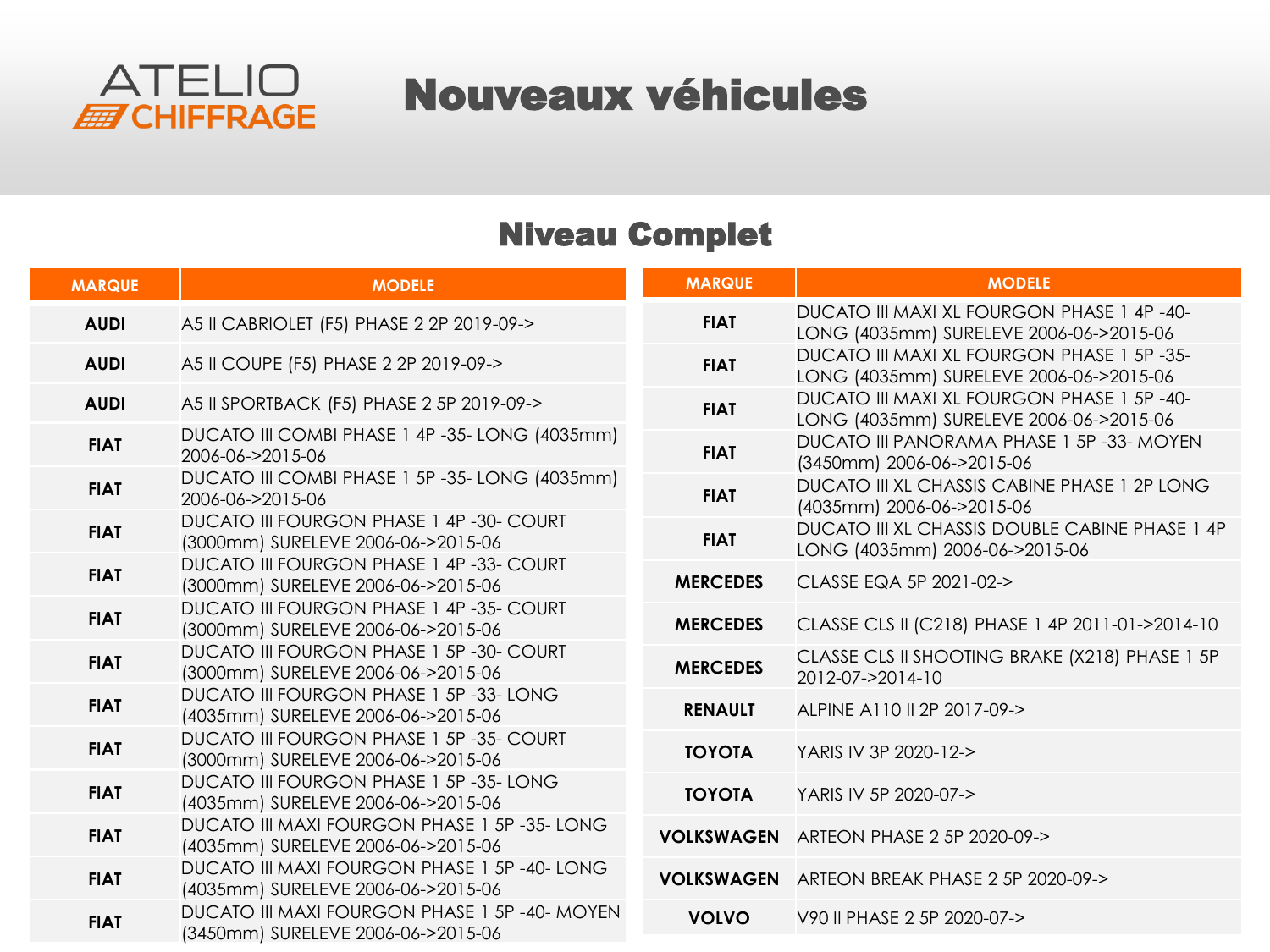

### Nouveaux véhicules

#### Niveau Entretien

| <b>MARQUE</b>  | <b>MODELE</b>               |
|----------------|-----------------------------|
| <b>HYUNDAI</b> | ELANTRA III 4P 2020-09->    |
| <b>TOYOTA</b>  | HIGHLANDER 5P 2021-01->     |
| <b>JAGUAR</b>  | F-PACE PHASE 2 5P 2021-01-> |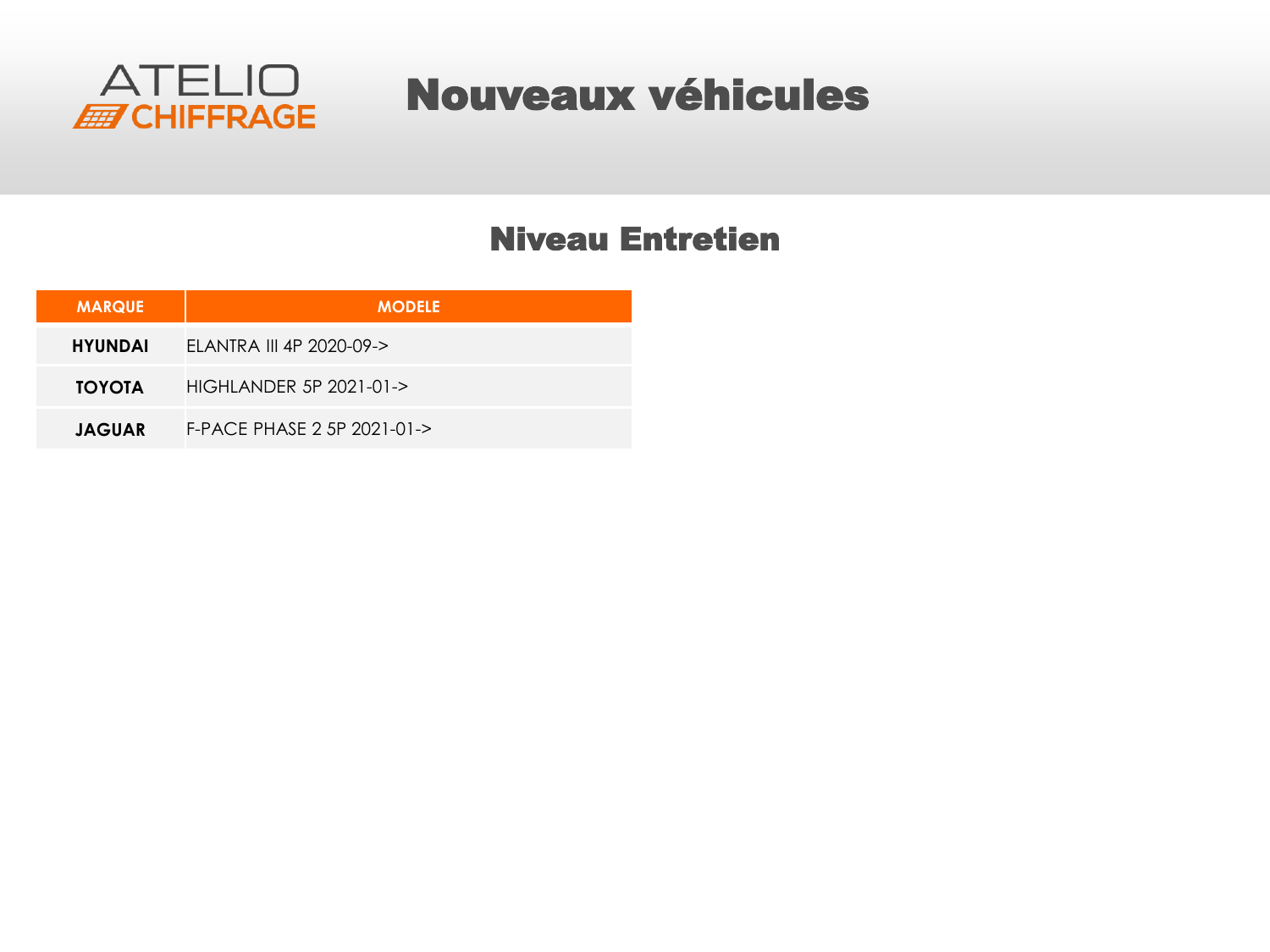

# Véhicules mis à jour

| <b>MARQUE</b>  | <b>MODELE</b>                                                       | <b>MARQUE</b>   | <b>MODELE</b>                                                                      |
|----------------|---------------------------------------------------------------------|-----------------|------------------------------------------------------------------------------------|
|                | ALFA-ROMEO GIULIA 4P 2016-06->                                      | <b>FIAT</b>     | DUCATO III FOURGON PHASE 1 5P-35-LONG<br>(4035mm) 2006-06->2015-06                 |
| <b>BMW</b>     | X4 II (G02) 5P 2018-07->                                            | <b>FIAT</b>     | DUCATO III FOURGON PHASE 1 5P -35- MOYEN<br>(3450mm) 2006-06->2015-06              |
| <b>CITROEN</b> | BERLINGO III BREAK (K9) 5P 2018-05->                                | <b>FIAT</b>     | DUCATO III FOURGON PHASE 1 5P -35- MOYEN<br>(3450mm) SURELEVE 2006-06->2015-06     |
| <b>CITROEN</b> | BERLINGO III BREAK (K9) 5P LONG 2018-07->                           | <b>FIAT</b>     | DUCATO III MAXI COMBI PHASE 1 4P-35- MOYEN<br>(3450mm) 2006-06->2015-06            |
| <b>CITROEN</b> | BERLINGO III FOURGON (K9) 4P 2018-05->                              | <b>FIAT</b>     | DUCATO III MAXI COMBI PHASE 1 5P-35- MOYEN<br>(3450mm) 2006-06->2015-06            |
| <b>CITROEN</b> | BERLINGO III FOURGON (K9) 4P LONG 2018-07->                         | <b>FIAT</b>     | DUCATO III MAXI FOURGON PHASE 1 4P -35- LONG<br>(4035mm) 2006-06->2015-06          |
| <b>FIAT</b>    | CROMA II PHASE 1 5P 2005-06->2007-12                                | <b>FIAT</b>     | DUCATO III MAXI FOURGON PHASE 1 4P -35- LONG<br>(4035mm) SURELEVE 2006-06->2015-06 |
| <b>FIAT</b>    | TALENTO II L1H1 COMBI 5P - 1000- COURT (3098mm)<br>2016-08->        | <b>FIAT</b>     | DUCATO III MAXI FOURGON PHASE 1 4P -35- MOYEN<br>(3450mm) 2006-06->2015-06         |
| <b>FIAT</b>    | TALENTO II L1H1 COMBI 5P -1200- COURT (3098mm)<br>2016-08->         | <b>JEEP</b>     | RENEGADE PHASE 2 5P 2018-07->                                                      |
| <b>FIAT</b>    | TALENTO II L1H1 FOURGON 4P-1000- COURT<br>(3098mm) 2016-08->        | <b>MERCEDES</b> | CLASSE X DOUBLE CABINE (470) 4P 2017-10->                                          |
| <b>FIAT</b>    | TALENTO II L1H1 FOURGON 4P-1200- COURT<br>(3098mm) 2016-08->        | <b>SEAT</b>     | LEON III SC (5F) PHASE 2 3P 2016-10->                                              |
| <b>FIAT</b>    | TALENTO II L1H2 4P - 1200- COURT (3098mm) HAUT<br>2016-08->         | <b>SEAT</b>     | LEON III ST (5F) PHASE 2 5P 2016-10->                                              |
| <b>FIAT</b>    | DUCATO III COMBI PHASE 1 4P -30- COURT<br>(3000mm) 2006-06->2015-06 | <b>SEAT</b>     | LEON III (5F) PHASE 2 5P 2016-10->                                                 |
| <b>FIAT</b>    | DUCATO III COMBI PHASE 1 4P -33- COURT<br>(3000mm) 2006-06->2015-06 | <b>SEAT</b>     | LEON X-PERIENCE III (5F) PHASE 2 5P 2016-10->                                      |
| <b>FIAT</b>    | DUCATO III COMBI PHASE 1 4P -33- MOYEN<br>(3450mm) 2006-06->2015-06 | <b>VOLVO</b>    | S60 II PHASE 2 4P 2013-04->2019-06                                                 |